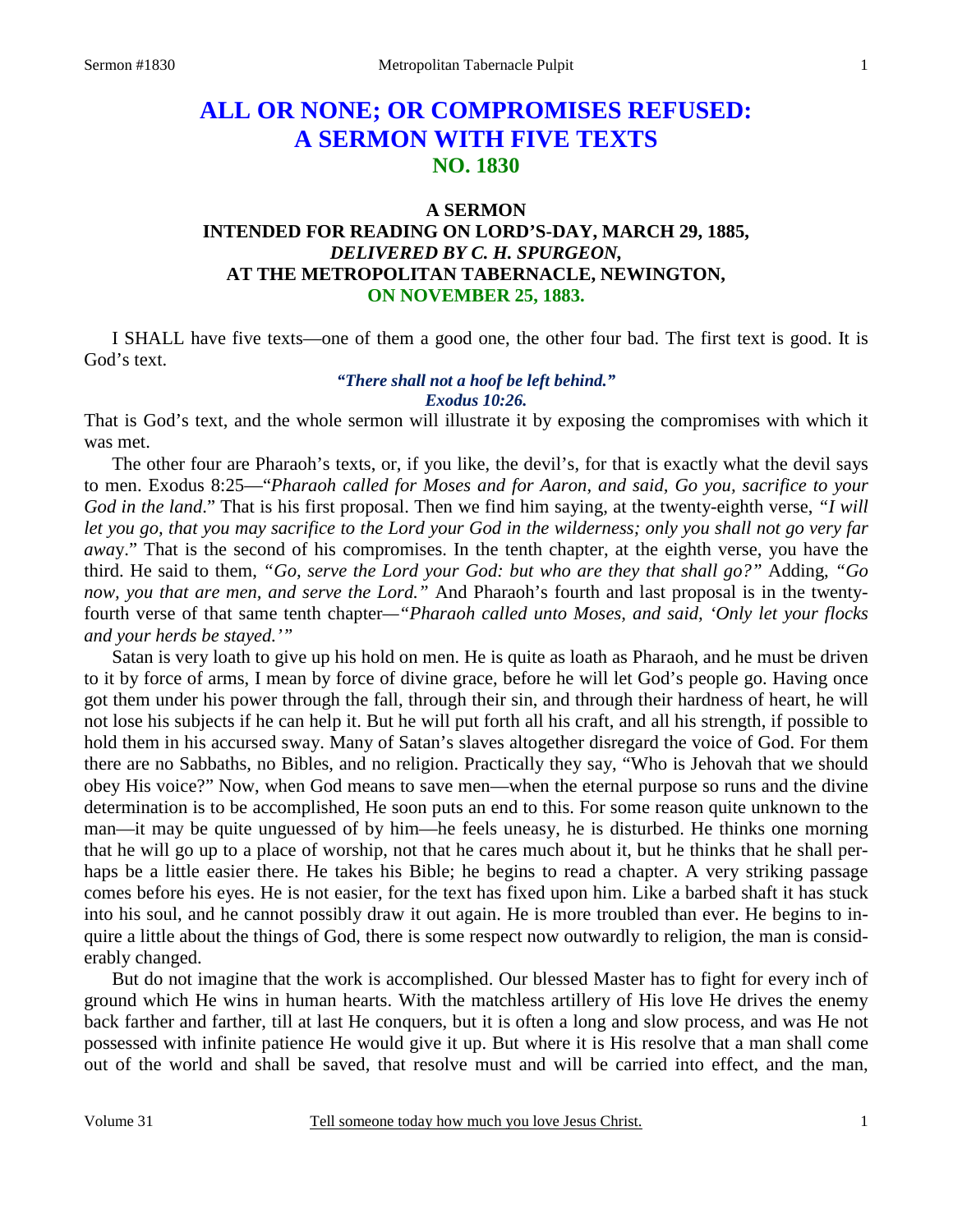though he is only brought so far that he begins to think a little about divine truth and about eternal matters, will have to go a great deal farther than that.

 You see him sitting under the word of God, and perhaps Satan says now, "Well, you are a fine fellow. You are beginning to occupy a seat Sunday after Sunday in the house of prayer. You have given up your evil habits to a large extent. You are quite a different man. Now you have done something very pleasing to God. You may rest content with this." And it is a very sad thing when men do rest content with such a paltry hope as can have come out of poor performances like these. But still they will stop just there if they can, for Satan does not mind where he makes men halt so long as they will stay under the dominion of sin, and refuse to come to Christ.

 Now the Lord begins to deal with the man perhaps in a way of affliction and trouble. His wife sickens, a child dies, he is himself unhealthy, he fears he is about to die, and his fancied righteousness evaporates before his eyes, and he thinks that now surely he must seek after something better. Then will Satan come in and say, "There is time enough yet. Do not be in too much of a hurry."

 If the Lord drives a man from that by the solemn movements of the Spirit upon his soul, then the devil will say to him, "How do you know that this is all true?" And he has not to go far before he finds infidels to help his unbelief. I am sorry to say that he can find them in the pulpit pretty plentifully, preaching their infidelities as "advanced thought," and so poor souls get bewildered, and scarcely know their right hand from their left, and they begin again to relapse into a condition of indifference, and remain where they were.

 Blessed be God, if He means to save such, He will, by push of pike, and point of bayonet, carry the day. They shall not rest where they are. The right hand of the Lord is stretched out still, and He will make the Pharaoh of evil yet know that Jehovah is stronger than he. Grace is mightier than nature and the eternal purpose surer of fulfillment than all the resolves of case-hardened consciences, and so at last it comes to this—that the man is driven to yield to God, and when he is driven to that point Satan comes in again with his compromises.

 We are going to speak about these four compromises tonight. The first compromise is found in the eighth chapter at the twenty-fifth verse.

#### *"Sacrifice to your God in the land."*

"Yes," says the devil, "you must be a Christian; that is evident. You cannot hold out any longer, for you are too uneasy in your sins. You will have to be a Christian." "But," he says, "stay in the world, and be a Christian. Remain where you are. 'Sacrifice to your God *in the land,'"* by which he sometimes means this, live in sin, and be a believer. Trust yourself with Christ, and then indulge yourself in whatsoever your heart desires. Do you not know that he is a Savior of sinners? Therefore stay in your sin, and yet trust in Him. Oh, I charge you, by the living God, never be duped by such a treacherous lie as this, for it is not possible that you can find any rest or salvation while you live in sin. My dear hearers, Christ came to save us *from* our sins, but not *in* our sins. He has built a hospital of mercy into which He receives the worst possible cases. All are welcome, but He does not receive them that they may continue to be sick, but that He may heal them, and make sound men of them. When the Lord Jesus Christ takes hold upon a thief, the man is a thief no longer, his inmost heart becomes honest. When the Lord meets with the harlot, He blots out her iniquity, and she is affected with deep repentance for her crimes, and turns unto her Savior, desiring from that time on to walk in purity all her days. It is impossible that you should serve God and yet continue to indulge in known sin. What a fool that man is who thinks that he may drink and be a Christian, that he may cheat in his business and be a Christian, that he may act like the ungodly world in all respects, and yet be a Christian! It cannot be. Mark Anthony yoked two lions together, and drove them through the streets of Rome, but he could never have yoked together the lion of the pit and the lion of the tribe of Judah. There is a deadly hate between these two. The principle of good, if it is yielded to, will destroy the mastery of evil. There cannot be a compromise between them. No man can serve two *masters*. He may serve two, but not two when each determines to be master. Satan will be master if he can, and Christ will be master, and therefore you cannot serve the two. It must be one or the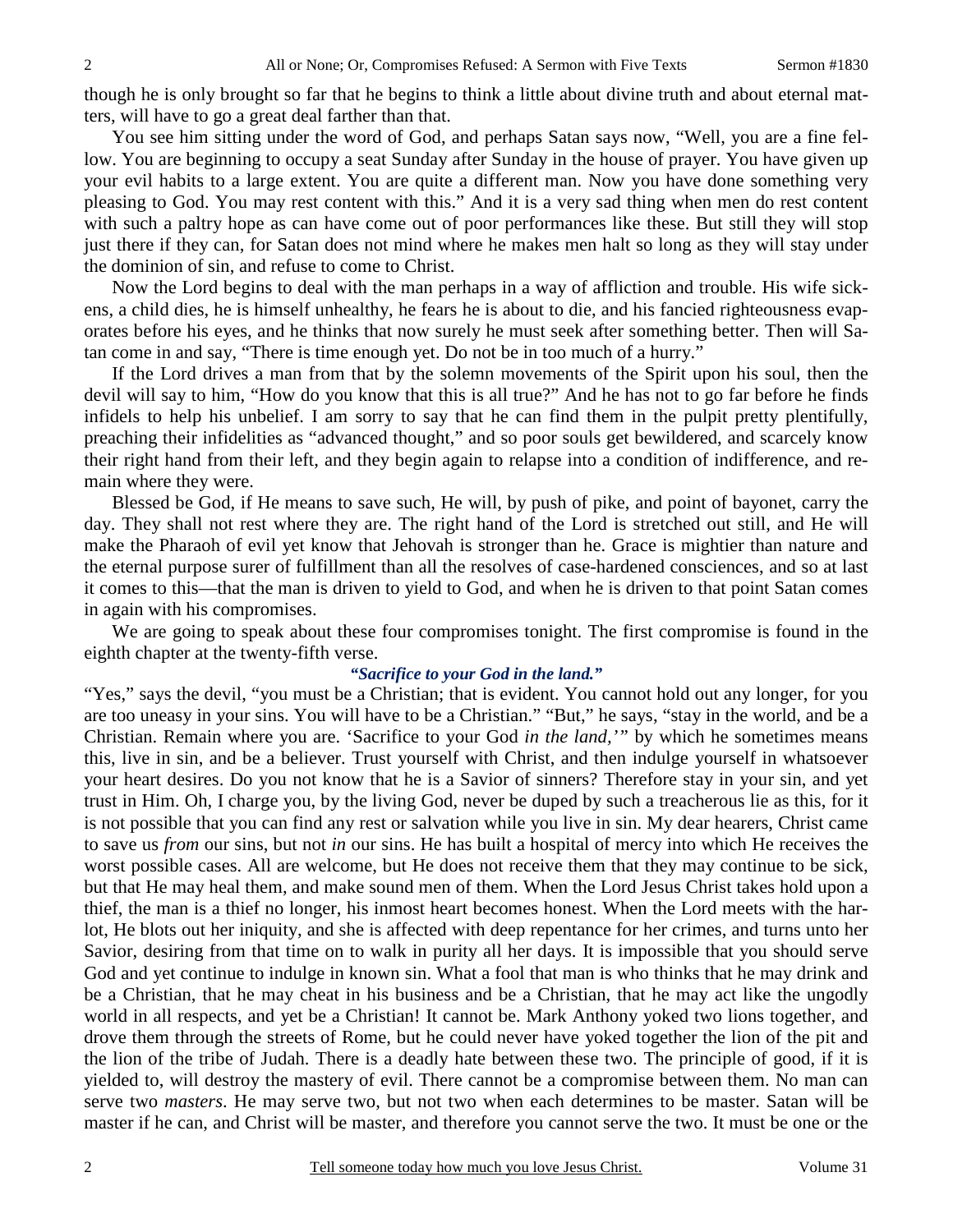other. If you are to have your sin forgiven you, you must leave your sin. Remember that voice which came to Master John Bunyan when he was playing tip cat on Elstow Green on Sunday morning. He thought that he heard a voice say, "Will you leave your sins and go to heaven, or will you have your sins and go to hell?" That problem is proposed to you if you are unconverted and undecided. But as to the idea of keeping your sins and going to heaven, shut that out of the question, for it must not, cannot, and shall not be, it is a compromise proposed by Satan, but the Lord will not have it.

 Yes, but then Satan, retreating a little, says, "Well, now, of course I did not mean that you were not to give up your grosser sins, but I mean to tell you of something better. Love the world, and live with worldlings, and find your company and your joy among them, and yet be a Christian. Surely you are not going to throw up everybody, are you? You know you must not be singular. You must not make yourself an oddity altogether. You have many merry companions of yours, keep to them. They do not, perhaps, do you much good. Well, you must not be too particular, and precise." So he says, "Continue in the world, and be a Christian." Shall I tell you God's word about that? "If any man loves the world, the love of the Father is not in him." That is short, though not sweet. A man says, "Well, I shall be a Christian, but I shall find my chief pleasure and my amusement where the world finds it." Will you? "I shall be a Christian, but I shall hold with the hare and run with the hounds. I shall be with the church on Sunday, but nobody shall know that I am not the best worldling on the week-day. Can I not put my hymn book in one pocket and a pack of cards in the other, and so go to heaven and keep friends with the world?" No, it is not possible. "Let My people go, that they may serve Me," is God's word. Not, "Let them stay in the land, and still serve you and serve Me too." It cannot be. "Know you not that the friendship of the world is enmity with God?" That text is another sharp, drawn sword cutting to the quick, and there are professors who ought to feel it go to their very hearts, for they are trying all that they possibly can to go as near as ever they can to the borderline, and yet to keep up a hope. What would you think of a man who went as near as he could to burning his house down, just to try how much fire it would stand? Or of one who cut himself with a knife, to see how deep he could go without mortally wounding himself? Or of another, who experimented as to how large a quantity of poison he could take? Why, these are extreme follies, but not as great as that of a man who tries how much sin he may indulge in, and yet be saved. I pray you do not attempt such perilous experiments. "Come you out from among them; be you separate, and touch not the unclean thing." Shun with horror Satan's old compromise, dream not that you can love the world, and yet have the love of the Father in you.

When the enemy cannot get on with that, he draws back a little, and cries, "That is very proper; you are hearing very faithful teaching this time, but listen to me! You can live for yourself, and be a Christian. Do not go out into worldly company, but enjoy yourself at home. You see you want to have your own soul saved. Well, live for *that."* This is only a subtler and uglier form of selfishness. It is nothing better. "Look," says Satan, "I do not ask you to be degenerate with your money, be miserly with it; be very thrifty. Everybody will pat you on the back and say, 'He is taking care of number one, and he is doing the right thing.' Come, now, and make a good thing of religion. Believe in Jesus Christ, of course, in order that you yourself may be saved, and then live all the rest of your life trying to hear sermons that will feed you, and read books that will comfort you, and become a great man among religious folks." Hateful advice! Do you not know, dear friends, that, the very essence of Christianity is for a man to deny himself? Self can never properly be the end-all and be-all of a man's existence. Self is to religion, in fact, nothing but the flesh in a pretended spiritual form. If a man lives to himself, he is under the dominion of an evil spirit just as much as if he went out into open sin. So you must come out of that. Selfishness will not do. You must love the Lord with all your heart, and you must love your fellow men. There must be obedience to that command that you "love the Lord your God with all your heart, and your neighbor as yourself," or else there is no coming out into safety. Thus the first compromise will not hold at all.

 Pushed back from the first compromise, Pharaoh proposes a second, and this is found in the twentyeighth verse of the eighth chapter—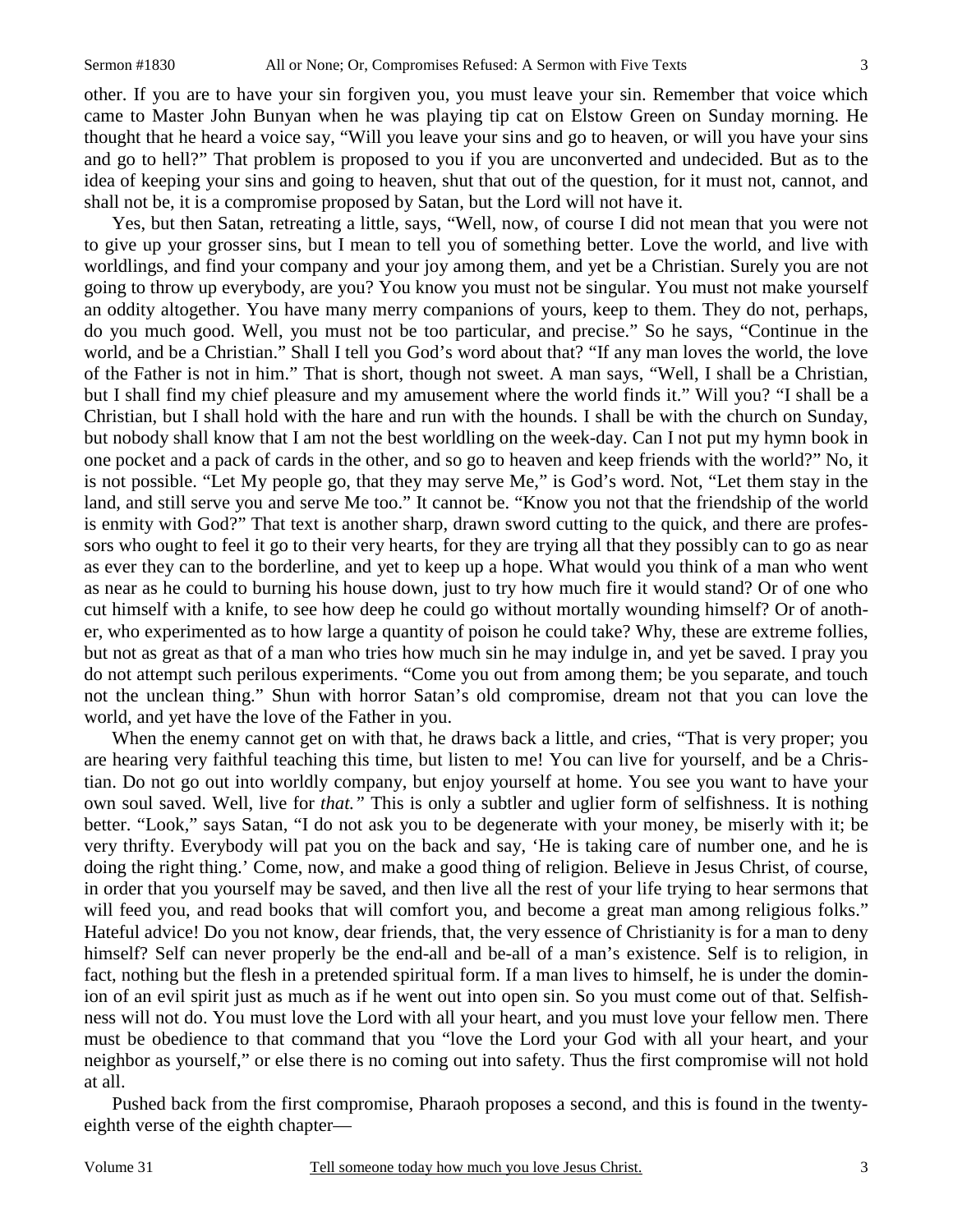### *"Only you shall not go very far away."*

Satan says, "Yes, I see your conscience tells you that you must come out from the world, and come out from sin, but do not go very far away, for you may want to come back again. In the first place, do not make it public. Do not join a church. Be like a rat behind the paneling; never come out except it is at night to get a mouthful of food. Do not commit yourself by being baptized, and joining the church, do not go as very far as that. Just try, if you can, and save yourself from the wrath to come by secret religion, but do not let anyone know it. There really cannot be any need of actually saying, 'I am a Christian.'" My friend, this is the very depth of Satan. When a soldier goes to the barracks, if he is a child of God he may say, "I shall not kneel down to pray because they might throw a boot at me, as they generally do in the barracks. I can keep my religion to myself." That man is wrong. But if he boldly says, "I will fly my flag. I am a Christian, and I will never yield that point, come what may," he will stand. The beginning of yielding is like the letting out of water, no man knows to what a flood it will come. This is what Satan would have with some of you that you may fall by little and little. Therefore defeat him, come out boldly. Take up your cross, and follow Jesus. "He that believes and is baptized shall be saved."

 The tempter also says, "Do not be so very precise and exact. The Puritan saints—well, people point the finger at them. You need not be quite so particular." By which he means this—that you may sin as much as you like so long as you do not violate propriety and that, after all, you are not to obey God thoroughly, but only to obey Him when it pleases you. This is flat rebellion against God. This will never do.

 "Well," he says, "if you are to be so precise, yet do not be so desperately earnest. There are some of those friends down there at the Tabernacle who are always looking after the souls of others, and trying to proclaim Christ to everybody. You know they are a very dogmatic lot, and they are a great deal too pushing and fanatical. Do not go with them." Just so. He means, stand and serve the Lord, because you dare not do any other, but never give Him your heart, never throw your soul into His cause. That is what Satan says, and do you think that such traitorous service will save you? If Moses had thought that going a little way into the wilderness would have saved Israel, he would have let them go a little way into the wilderness, and that would have been the end of it. But Moses knew that nothing would do for God's Israel but to go clean away as far as ever they could, and put a deep Red Sea between them and Egypt. He knew that they were never to turn back again come what might, and so Moses pushed for a going forth to a distance, as I would in God's name push for full committal to Christ with everybody who is tempted to a compromise.

 "Oh, but," Satan will say, "be earnest too. Yes, be earnest. Of course that is right enough, and be precise in all your actions, but do not be one of those people who are always praying in secret. You can keep an open religious profession going without much private praying, without heart-searching, without communion with God. These are tough things," he says, "to keep up. You will find it difficult to maintain the inward life, and preserve a clean heart and a right spirit. Let these go by default, and attend to externals, and be busy and active, and that will do." But it will not do, for unless the heart and soul are renewed by the Spirit of God, it little matters what your externals may be. You have failed before God unless your very soul is joined unto Him by a perpetual covenant that shall never be forgotten. What a blessing it is when a man can say—"I have done with these compromises, I do not want to serve God and win favor with the world. I do not want to go just a little way from the world. I pray God to divide me from the world by an everlasting divorce, just as it was with Paul when he said, 'The world is crucified unto me, and I unto the world.' From henceforth let no man trouble me; for I bear in my body the marks of the Lord Jesus." Happy man who has come right out under divine guidance to seek the eternal Canaan! His is the path of safety and acceptance, but they that temporize and parley with sin and Satan will find mischief come out of it.

 Pushed back from that, the enemy suggests another compromise in the tenth chapter, at the eighth and eleventh verses—

*"Go, serve the Lord your God: but who are they that*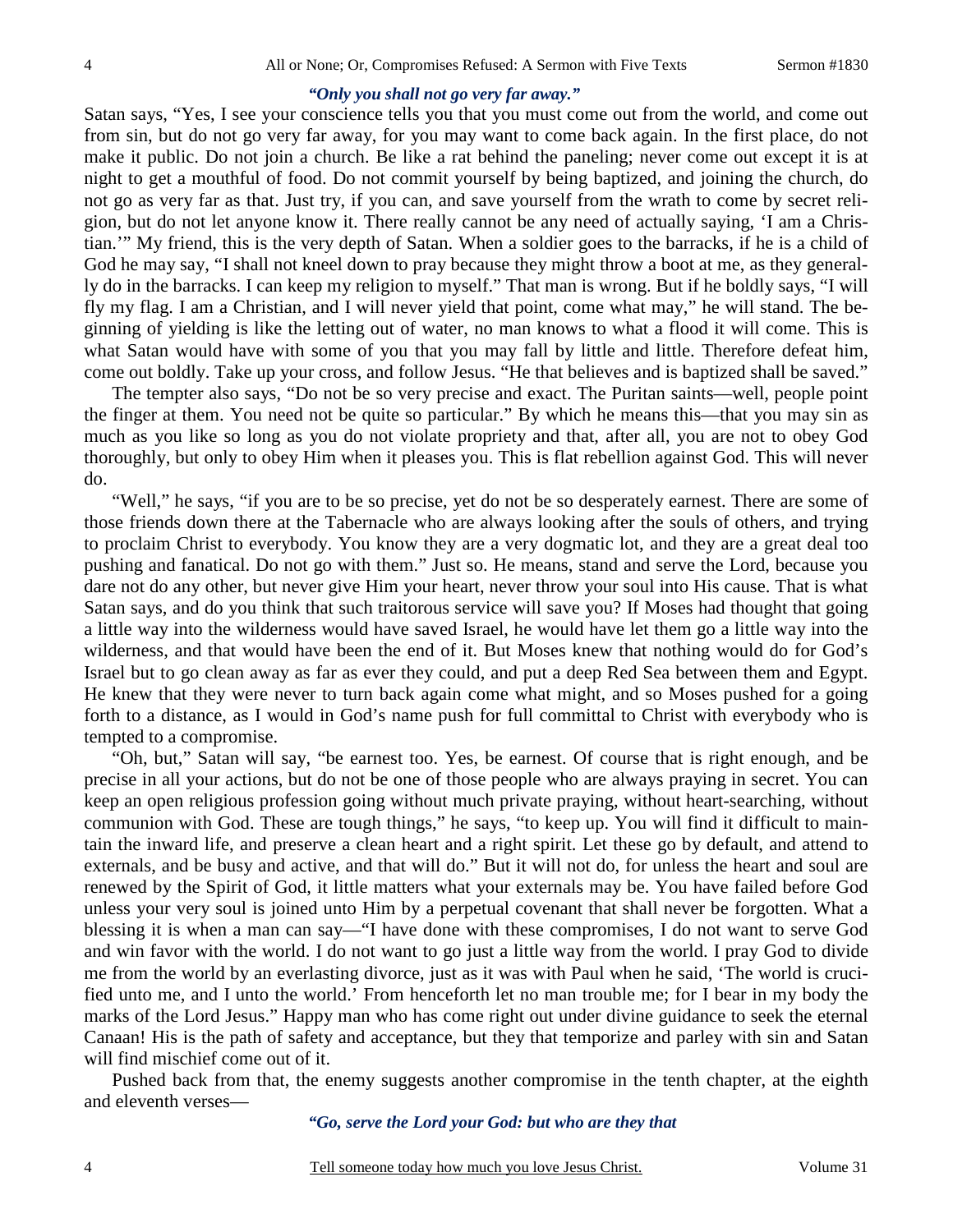#### *shall go? Go now, you that are men, and serve the Lord."*

Yes, that is his next point. "Yes," he says, "we see what it has come to. You are driven at last to this that you must be an out-and-out Christian, but, now," he says, "do not worry your wife with it; do not take it home." Or he says to the woman, "You are to follow Christ. I see you must. You seem driven to *that*, but never say anything to your husband about it." Was not that a pretty idea of Pharaoh's—that all the men were to go, and were to leave the women and children to be his slaves? And that is just the idea of Satan. "You have plenty to do to look after yourself, but your wife—well, leave her to her own ways. Your husband—leave him to his irreligion." Let us answer him thus—"As for me and my house, we will serve the Lord." So said Joshua of old, and so let every man here say. Remember Paul's words to the Philippian jailer, "Believe on the Lord Jesus Christ, and you shall be saved, *and your house."* Let us pray that we may have the whole house for Christ. Up to your measure of influence over your family, say within yourself, "My Lord, I will never rest until I see all my family brought to Your dear feet. Lord, save my wife: save my husband: save my father: save my brothers and sisters! Bring these out of bondage!" You cannot be a Christian unless that is your heartfelt desire. He that cares not for his own house is worse than a heathen and a publican.

 And then the children. "Oh," Pharaoh says, "leave the children!" Do you not see he knew very well that, if they did that, they would themselves come back again? What man among us would go away into the wilderness, and leave his wife and children in slavery? Should we not want to come back to them? Should we not think that we heard their cries? Should we not want to look into their dear faces again? Leave them in slavery? Oh, that cannot be! And yet let me sorrowfully say that there are many professing Christians who seem as though they were themselves determined to be the Lord's, but their children should belong to Pharaoh and to the devil. For instance, the boy is getting of a certain age. Let him be sent to a foreign school, and preferably, a Roman Catholic school. Will that be useful to his religion? Yet if he should turn out a Papist, his foolish father will almost break his heart. It was all his own doing, was it not? Well, the girls, of course, they must go into society, of course, they must "go into society." And so everything is done to put them into places of danger, where they will not likely be converted, and where, in all probability, they will become merry, and vain, and light. Then a situation is looked for the boy. How often there is no question about the employer being a Christian! Is it a business that the lad can follow without injury to his morals? "No, it is a fine roaring trade, and it is a cutting house, where he will pick it up in a smart way. Let him go there." Yes, and if he goes to perdition? Alas, there are Christian men who do not think of that! The children of some professors are offered up to the Moloch of this world. We think it a horrible thing that the heathens should offer their children in sacrifice to idols, and yet many professors put their children where, according to all likelihood, they will be ruined. Do not let it be so. Do not let the devil entangle one of you in that compromise, but say, "No, no, no, my house, God helping me, shall be so conducted that I will not put temptation in my children's way. I will not lead them into the paths of sin. If they will go wrong, despite their father's exhortations and their mother's tears, why, they must, but, at any rate, I will be clear of their blood, for I will not put them into places where they would be led astray." I am sure there is a great deal of importance in this remark, and if it cuts anybody very closely, and he says, "I think you are very personal," that is exactly what I mean to be—the precise thing I am aiming at. I desire to put this thing before every individual Christian, that all may see the right and the wrong of it, and may resolve, "Our women and our children shall go with us to worship God. They as well as ourselves shall leave this Egypt, as far as God's grace can help us to accomplish it."

 Now the devil is getting pushed into a corner. Here is the man's whole house to go right for God, and the man gives himself up to be a Christian out and out. What now? "Well," says the enemy, in the twenty-fourth verse of that tenth chapter—

### *Go you, serve the Lord; only let your flocks and your herds be stayed."*

Just so. What does Moses say to that? "You must give us also sacrifices and burnt-offerings that we may sacrifice unto Jehovah our God. Our cattle also shall go with us; *there shall not a hoof be left behind;* for